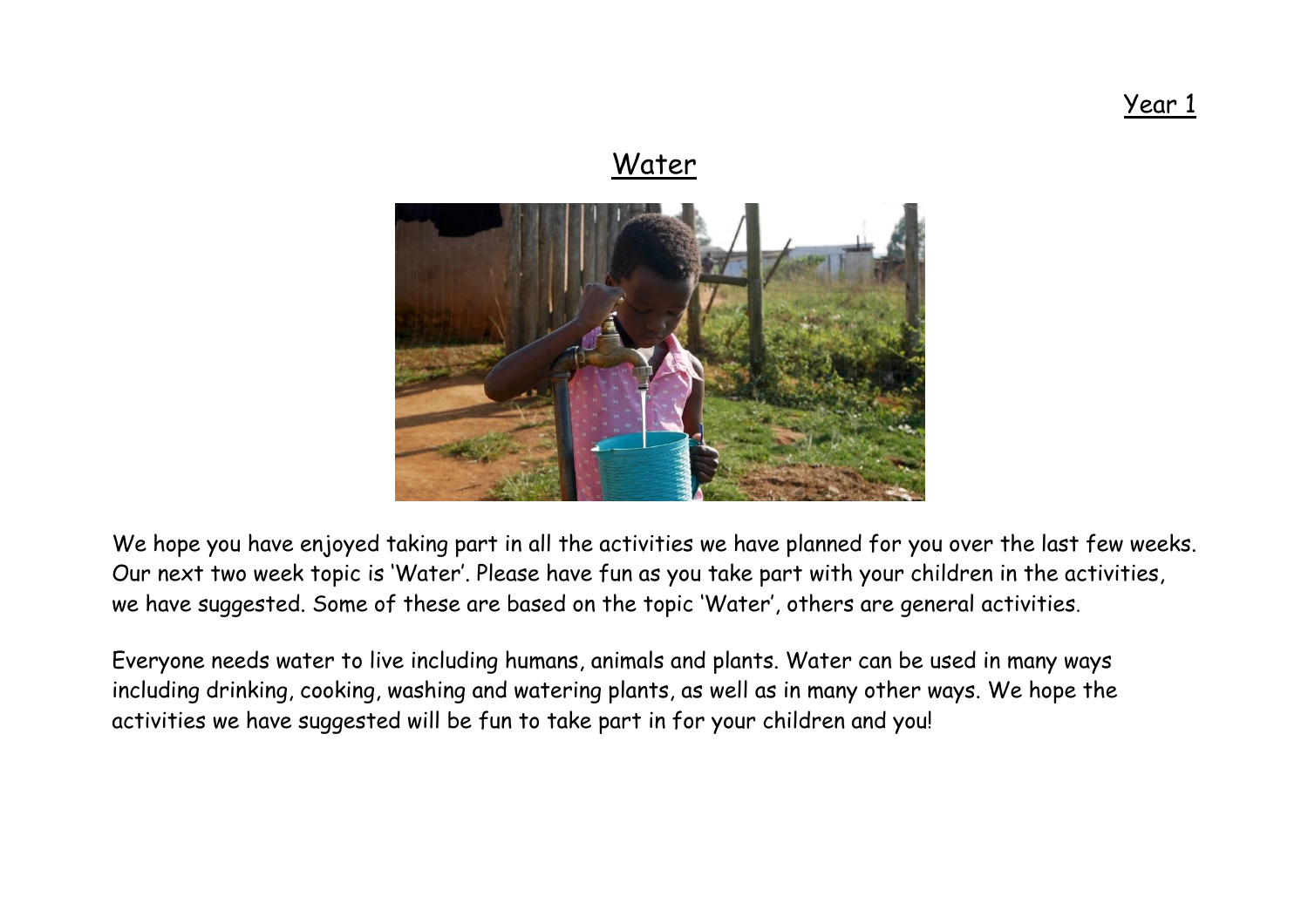# General Tasks

Resources to help your child learn during the Lockdown can be found in different places. Something as simple as a daily walk can be used as learning opportunities. Look for signs of Spring. Discuss the seasons, what is happening to trees? Flowers? Look out for animals and insects. Can your child name them? Do they know any facts about the animal, insect or plant they are looking at? Where could they find facts? Most things can be searched for in books or on the internet. (with adult supervision)

Ideas for parents for home learning for activities, phonics and music can be found at: Twinkl – <https://www.twinkl.co.uk/resources/covid19-school-closures>

## Phonics Tasks

Practising phonics helps your child learn to both read and write. We try to make learning the letters and sounds as much fun as possible.

Some games to play with your child to help with learning alternative spellings for sounds. E.g. see/ sea, fly/flight, hear / here. These games could include:

Drawing words with alternative spellings on paper/card, stick the cards to a wall or on the floor. Call out words, your child could point to it, hit it with a fly squatter or shoot at it with a Nerf gun. Alternatively, chalk words on a path. Call out words and your child jumps on them, points to or squirt them with water. Play lotto, making grids on paper for sounds with different spellings, or words. The whole family could take part! Junior scrabble is a good game to play. Write sentences including words with sounds using different spellings.

There are lots of sites for online phonics learning.

the code is CVDTWINKLHELPS in Code is CVDTWINKLHELPS in Code is CVDTWINKLHELPS in Code

[https://www.phonicsplay.co.uk](https://www.phonicsplay.co.uk/) has lots of phonics games for free with username: March20 Password: home or <https://monsterphonics.com/>Username: login and Password: homelearning. We also recommend Oxford Owl at [https://home.oxfordowl.co.uk/reading/learn-to-read](https://home.oxfordowl.co.uk/reading/learn-to-read-phonics/)[phonics/](https://home.oxfordowl.co.uk/reading/learn-to-read-phonics/) (other online ideas for games, reading and writing on right) and <https://www.thenational.academy/online-classroom/> for teacher led lessons.

Online Phonic lessons recommended by Gov.Uk can be found by searching 'Letters and Sounds for home and school.'

#### Links

More ideas for parents can be found on the Facebook pages: 'Family lockdown tips and ideas' You can search YouTube for craft activities, as well as Keeping kids entertained during lockdown from Save the Children UK. [https://www.savethechildren.org.uk](https://www.savethechildren.org.uk/)

# Online Help

You can find lots of free services online, some done by celebrities and some by companies that produce educational resources. We have given some ideas below, but these are not the only ones to be found.

- Music with Myleene Klass You.tube.com/myleenesmusicclass
- Dance with Oti Mabuse -(You.tube.com/otimabuseofficial) at 11.30 a.m. previous sessions available.
- Maths with Carol Vorderman (themathsfactory.com)
- Numberblocks series 1 to 4 at cbeebies or You.tube.com
- Mr Mac- Early years Phonics [https://www.youtube.com/playlist?lis](https://www.youtube.com/playlist?list=PLWee7c-xY-eSm2hSNzz5r1L12IxUI7b89) [t=PLWee7c-xY](https://www.youtube.com/playlist?list=PLWee7c-xY-eSm2hSNzz5r1L12IxUI7b89)[eSm2hSNzz5r1L12IxUI7b89](https://www.youtube.com/playlist?list=PLWee7c-xY-eSm2hSNzz5r1L12IxUI7b89)
- Online reading for kids [https://www.readingeggs.co.uk](https://www.readingeggs.co.uk/)
- Fairy tales and stories for 5 year olds [www.audible.co.uk](http://www.audible.co.uk/)
- Stories with David Walliams worldofdavidwalliams.com
- [www.Storylineonline.net](http://www.storylineonline.net/)
- Art with Simon Hetherington on Facebook Mon and Thurs 10.30
- Food with Jamie Oliver [www.Channel4.com/keepcookingandcarryon](http://www.channel4.com/keepcookingandcarryon) Amazon have free audio books. Go to website then type in, 'free audible books for children'.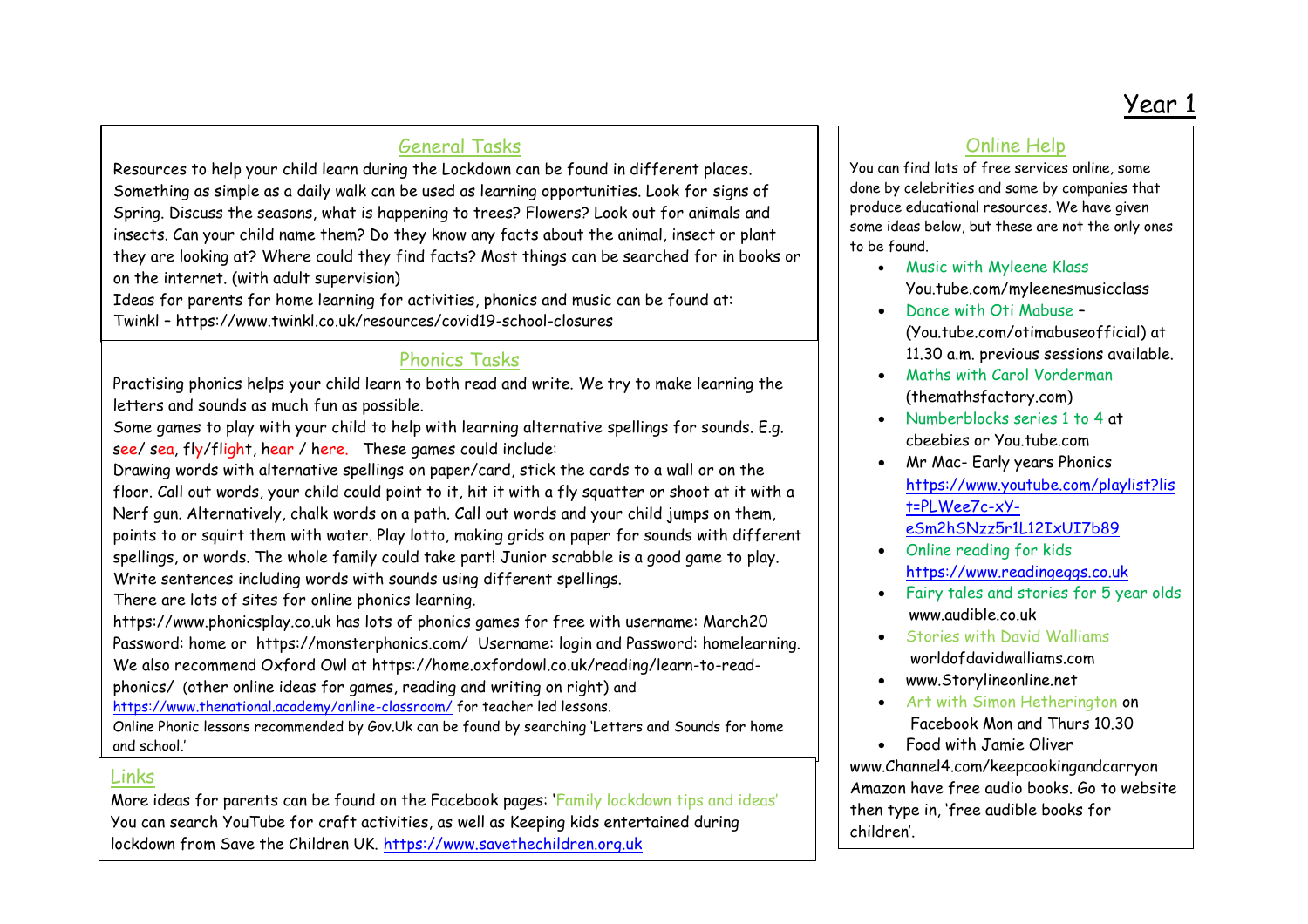# Weekly Reading Tasks Year 1

Again, look at your previous Home Learning Packs for some brilliant ideas. Pick one a day. Here are some additional ideas:

Read a book by yourself or with a grown-up. 2. Put your name and the title of the book at the top of a new page. 3. Choose one of the ideas and write one or two sentences about your book. Remember, not all of the questions make sense for every book. 4. Don't forget to tell why or how you know, or both if you can! [https://www.education.com/download/workbook/174794/1st-grade-independent-study](https://www.education.com/download/workbook/174794/1st-grade-independent-study-packet-week-1.pdf)[packet-week-1.pdf](https://www.education.com/download/workbook/174794/1st-grade-independent-study-packet-week-1.pdf) (Pg 4)

You could also discuss your child's understanding of books by listening to stories. Look at<https://www.bbc.co.uk/iplayer/search?q=Julia+donaldson>

# Weekly Writing Tasks

There are lots of ideas in your previous home learning packs, here are some other ideas:

- Write down something each day about what you have done- My Daily News. [https://www.education.com/download/workbook/174794/1st-grade-independent-study](https://www.education.com/download/workbook/174794/1st-grade-independent-study-packet-week-1.pdf)[packet-week-1.pdf](https://www.education.com/download/workbook/174794/1st-grade-independent-study-packet-week-1.pdf) (Pg 8)
- Story settings description writing e.g. see link below, go on a walk and discuss different settings, look at photos and encourage children to describe.

[https://www.twinkl.co.uk/resource/t-l-8624-story-settings-description-writing](https://www.twinkl.co.uk/resource/t-l-8624-story-settings-description-writing-frames)[frames](https://www.twinkl.co.uk/resource/t-l-8624-story-settings-description-writing-frames)

# Other Weekly Tasks

#### PE

- Dance with the elements 'Water' <https://www.bbc.co.uk/teach/class-clips-video/physical-education--music-ks1-water/zbm2t39>
- Cosmic Kids Yoga on Youtube
- Joe Wicks (PE with Joe) on YouTube

#### Science

• Sign up to STEM and have fun exploring the different activities [https://stemplayground.org/?gclid=EAIaIQobChMI8d\\_G49Pq6AIVkuvtCh3FQwOBEAAYAyAAEgKLE\\_D\\_BwE](https://stemplayground.org/?gclid=EAIaIQobChMI8d_G49Pq6AIVkuvtCh3FQwOBEAAYAyAAEgKLE_D_BwE)

#### History

. Build a family time capsule to leave evidence of your own history at this time<https://www.startwithabook.org/content/pdfs/TimeCapsule.pdf>

#### design the contract of the contract of the contract of the contract of the contract of the contract of the contract of the contract of the contract of the contract of the contract of the contract of the contract of the con

# Weekly Maths Tasks

Look at your previous Home Learning Packs for some great ideas about what Maths you can do daily. Pick one a day. Here are some additional ideas:

- Play board games e.g. snakes and ladders which involves counting/dice game which involves probability.
- Baking to develop mathematical skills such as weight and measurement.
- Colouring pictures with geometric patterns or painting butterflies with the same pattern on both sides.
- Origami helps children to follow instructions, is a form of problem solving and helps develop understanding of symmetry and 2D/3D shapes.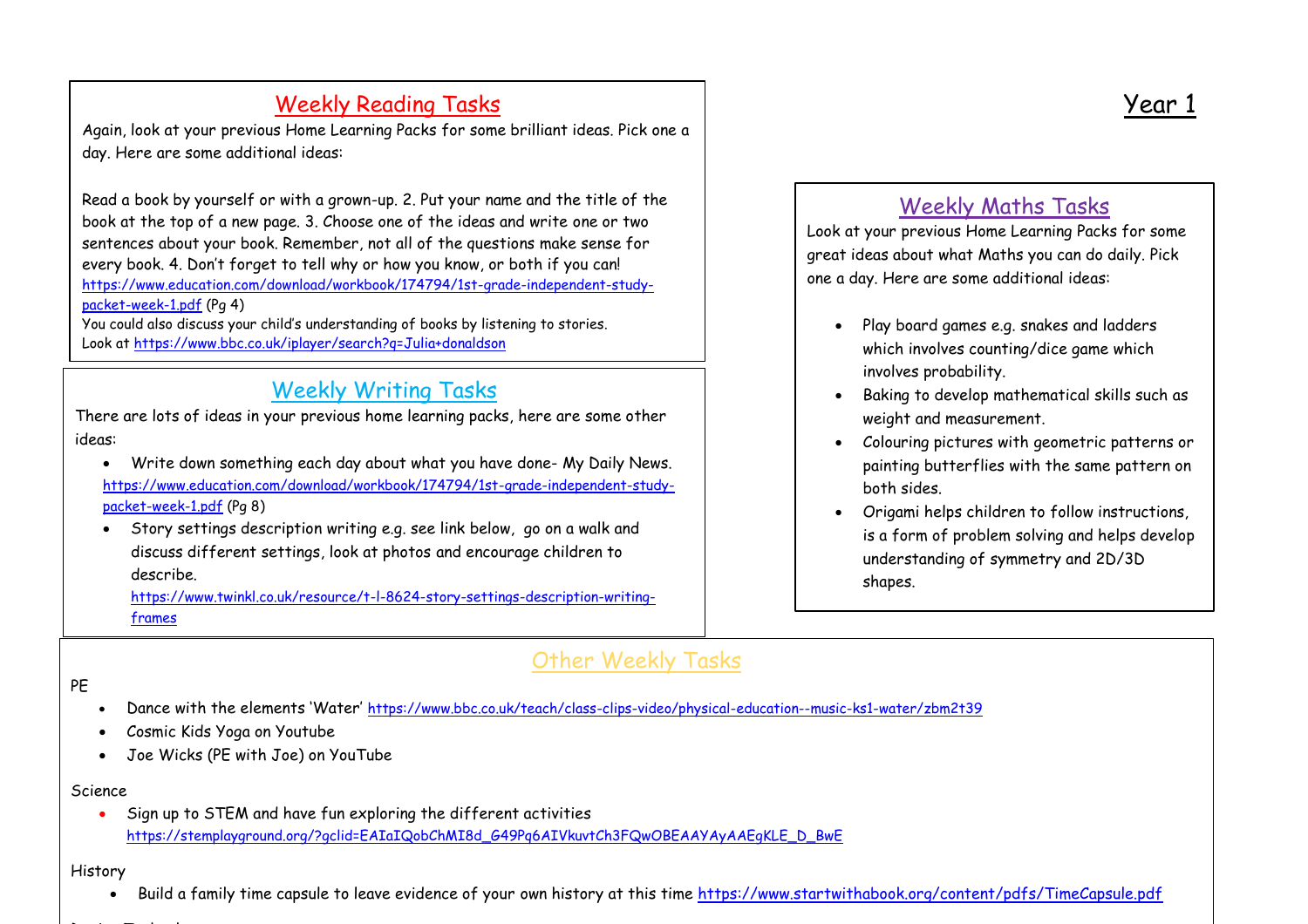#### English Year 1 Think about how we can stay safe around water and write a list Write an acrostic poem e.g. water, rain Plan and write a short story set under the sea, think about your characters and what events will take place in your story (activity sheet 7/8) Computing Research the Water Aid Campaign <https://www.youtube.com/watch?v=QvxuA-VFyVM> <https://www.youtube.com/watch?v=eudZdeUn5rA>  **Water** Mathematics Think about the capacity and volume of everyday objects (activity sheet 1) and provide practical experiences Make and play Ocean Math Adventure Game [https://www.education.com/download/workbook/174794/](https://www.education.com/download/workbook/174794/1st-grade-independent-study-packet-week-1.pdf) [1st-grade-independent-study-packet-week-1.pdf](https://www.education.com/download/workbook/174794/1st-grade-independent-study-packet-week-1.pdf) (Pg 5-7) Art Look at the artist Hokusai's work 'Great Wave' and create own picture of the sea (activity sheet 2) Bubble painting- activity sheet 3 History Since 1950 global water use has tripled and lots of this can end up being wasted- find out some facts about water conservation and do the quiz (activity sheet 4) **Geography** Nirinasoa's Walk- look at PowerPoint with pictures of her journey and discuss the key questions Sort the cards into two piles- saving or wasting water (activity sheet 5) Design & Technology Plant and grow some seeds e.g. cress/carrot/beans to demonstrate that plants need water to grow and then make a healthy snack Make a paper mache sea creature e.g. fish [https://www.homeschool-activities.com/paper-](https://www.homeschool-activities.com/paper-mache-ideas.html#.XpcEayXTWEc)Science Float or sink investigation- carry out practical activity exploring different materials Raincloud in a jar science experimentactivity sheet 6

<http://www.ecofriendlykids.co.uk/water.html>

[mache-ideas.html#.XpcEayXTWEc](https://www.homeschool-activities.com/paper-mache-ideas.html#.XpcEayXTWEc)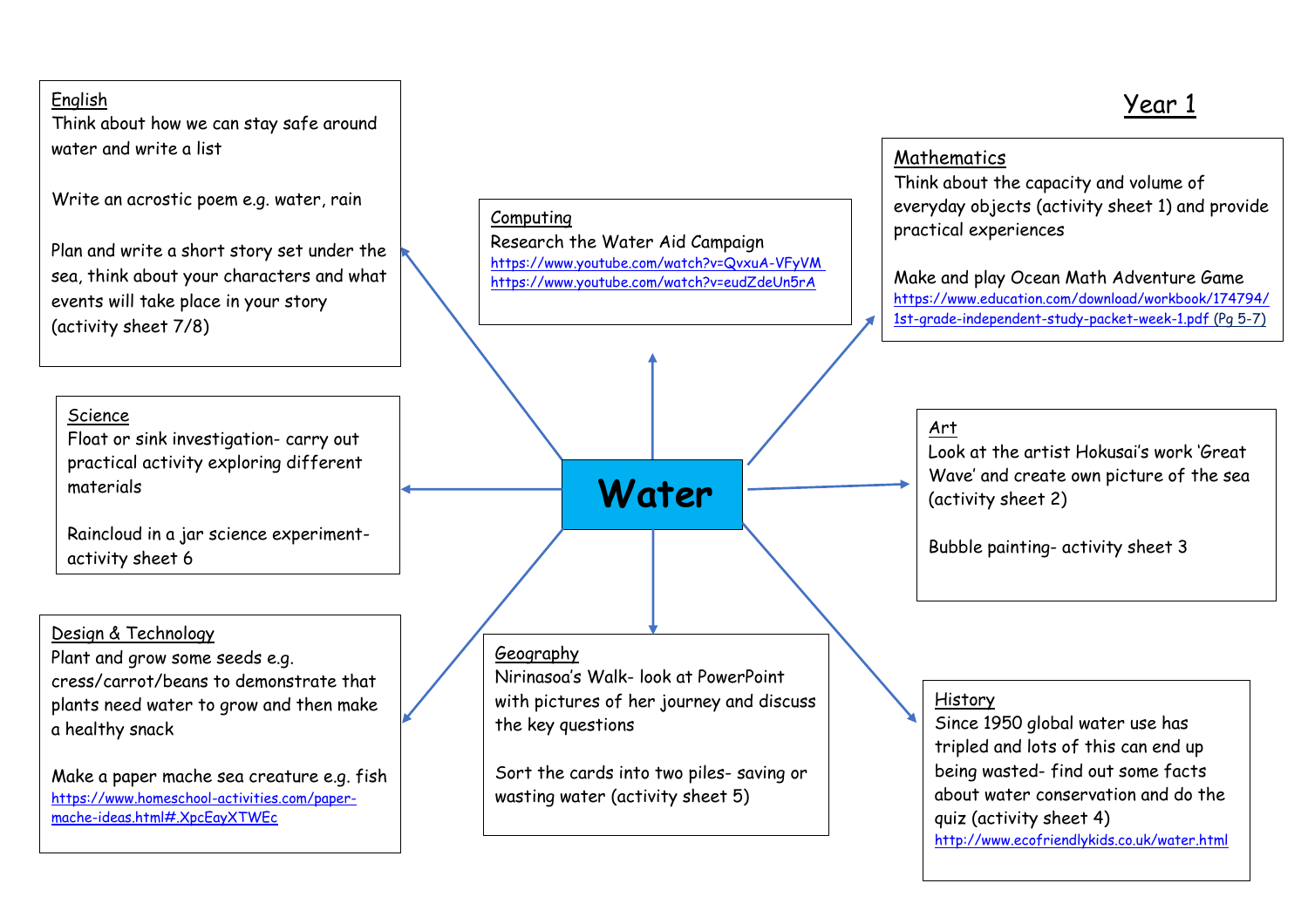# Extra challenges – One per day.

| 1. Create the tallest tower you can make using everyday<br>objects.<br>Have a competition with other family members.<br>You could use:<br>$\bullet$<br>Lego bricks or other construction toys.<br>Recycling- e.g. boxes or milk bottles<br>Paper/newspaper.                                                                                                                                                                                | Make a container to keep an egg safe when it is dropped<br>2.<br>from 2 metres.<br>Use whatever materials you can find in the house to make<br>a structure to save a boiled egg when it's dropped (not<br>thrown)<br>Could use cardboard, bubblewrap, plastic or paper.             |
|--------------------------------------------------------------------------------------------------------------------------------------------------------------------------------------------------------------------------------------------------------------------------------------------------------------------------------------------------------------------------------------------------------------------------------------------|-------------------------------------------------------------------------------------------------------------------------------------------------------------------------------------------------------------------------------------------------------------------------------------|
| 3. Make a bridge<br>Use paper, card or drinking straws to create a bridge that<br>$\bullet$<br>can hold the weight of an apple.<br>Hold a competition with your family, who's bridge holds<br>$\bullet$<br>the most weight?                                                                                                                                                                                                                | 4. Make a family keepsake<br>Find out about everyone in your family make a book about<br>your family.<br>Draw pictures or take a photo of each family member.<br>Write facts about each one around the photos/ drawings<br>using known phonics and tricky words.                    |
| Make and dress a dolly chain.<br>5.<br>Turn an A4 piece of paper to landscape.<br>$\bullet$<br>Fold the paper into four, concertina style.<br>$\bullet$<br>Draw an outline of a doll, making sure legs and arms go<br>$\bullet$<br>over the edge of the folded paper.<br>Cut out dolls, legs and arms cut over edge.<br>$\bullet$<br>Unfold your dolly chain.<br>$\bullet$<br>Use felt pens or crayons to 'dress' your dolls.<br>$\bullet$ | 6. Draw each other's picture<br>Both draw a picture, keep them secret.<br>One of you describes your picture, the other one tries to<br>draw it from the description<br>Swap over.<br>Take a look at the original pictures and compare with<br>pictures drawn from the descriptions. |
| 7. Write a note to one of your family or a friend                                                                                                                                                                                                                                                                                                                                                                                          | Plant a seed and watch it grow<br>8.<br>Plant a seed in a small pot using potting compost, peat or                                                                                                                                                                                  |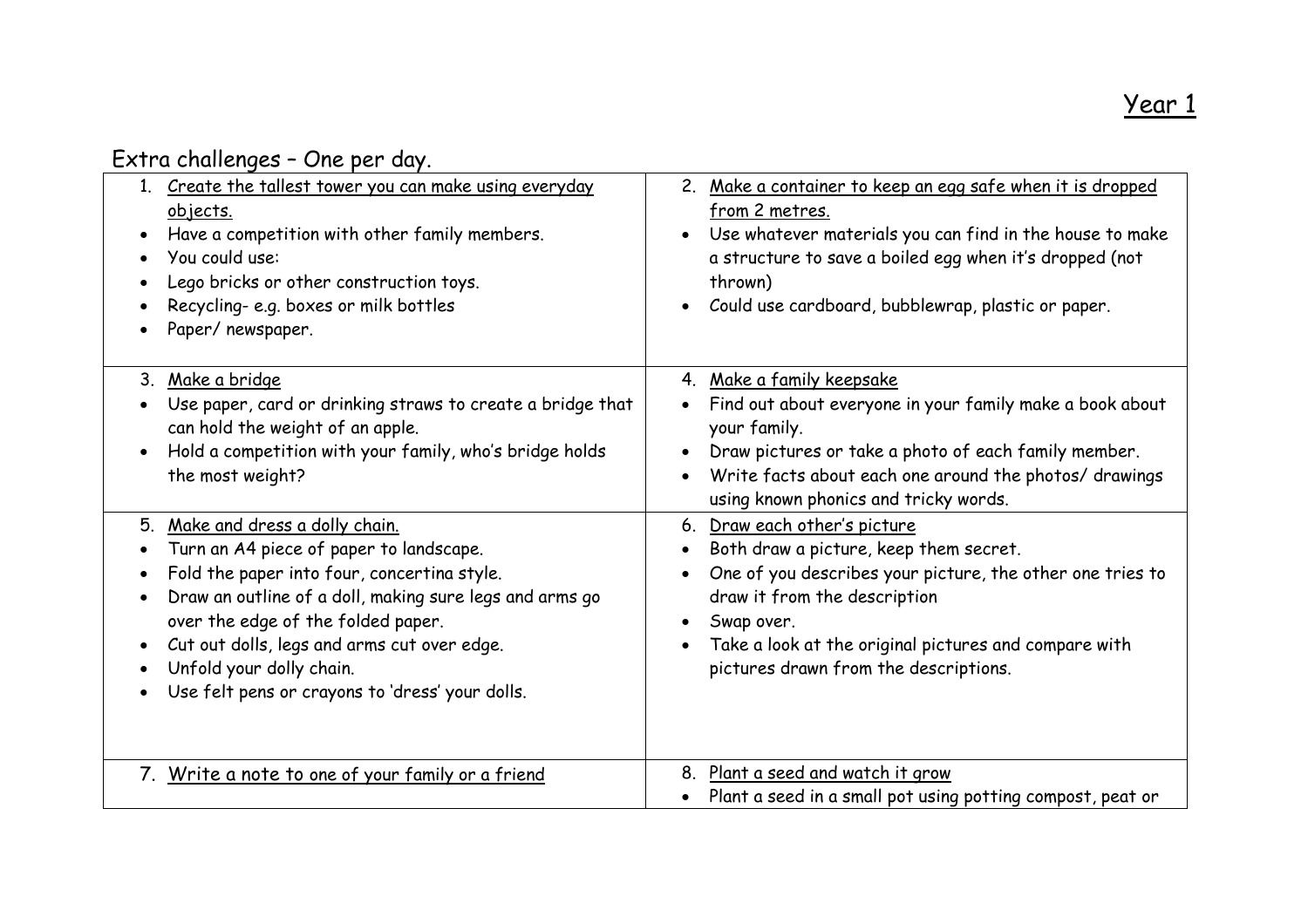|           | • Discuss what they want to write.<br>Write your note using known phonics and tricky words,<br>with help where needed.<br>• Write the name and address of the person you are writing<br>to on front of an envelope.<br>• Stick on a stamp.<br>• Post your letter when going for your daily walk. | soil.<br>Discuss conditions needed to make it grow.<br>Take care of your plant, watering it regularly.<br>Make a simple chart to measure the growth of the plant. |
|-----------|--------------------------------------------------------------------------------------------------------------------------------------------------------------------------------------------------------------------------------------------------------------------------------------------------|-------------------------------------------------------------------------------------------------------------------------------------------------------------------|
|           | 9. Make a bouncing egg                                                                                                                                                                                                                                                                           | 10. Sipping straw experiment<br>Fill a glass half full of water                                                                                                   |
|           | • Put half a cup of vinegar in a clean jar.                                                                                                                                                                                                                                                      |                                                                                                                                                                   |
|           | Place an egg in the jar.                                                                                                                                                                                                                                                                         | Put an empty glass next to the first one.                                                                                                                         |
|           | Watch changes taking place over the next two days.                                                                                                                                                                                                                                               | Using a drinking straw, suck water up the straw.                                                                                                                  |
| $\bullet$ | After two days take out the egg and see what has<br>happened.                                                                                                                                                                                                                                    | Put your finger over the end, then place straw over empty<br>glass. Take thumb off end of the straw.                                                              |
|           | Bounce the egg very gently from a low height.                                                                                                                                                                                                                                                    | What happens?                                                                                                                                                     |
|           | (remember it is still a raw egg inside)                                                                                                                                                                                                                                                          | Can you move all the water from the first glass to the<br>second one?                                                                                             |